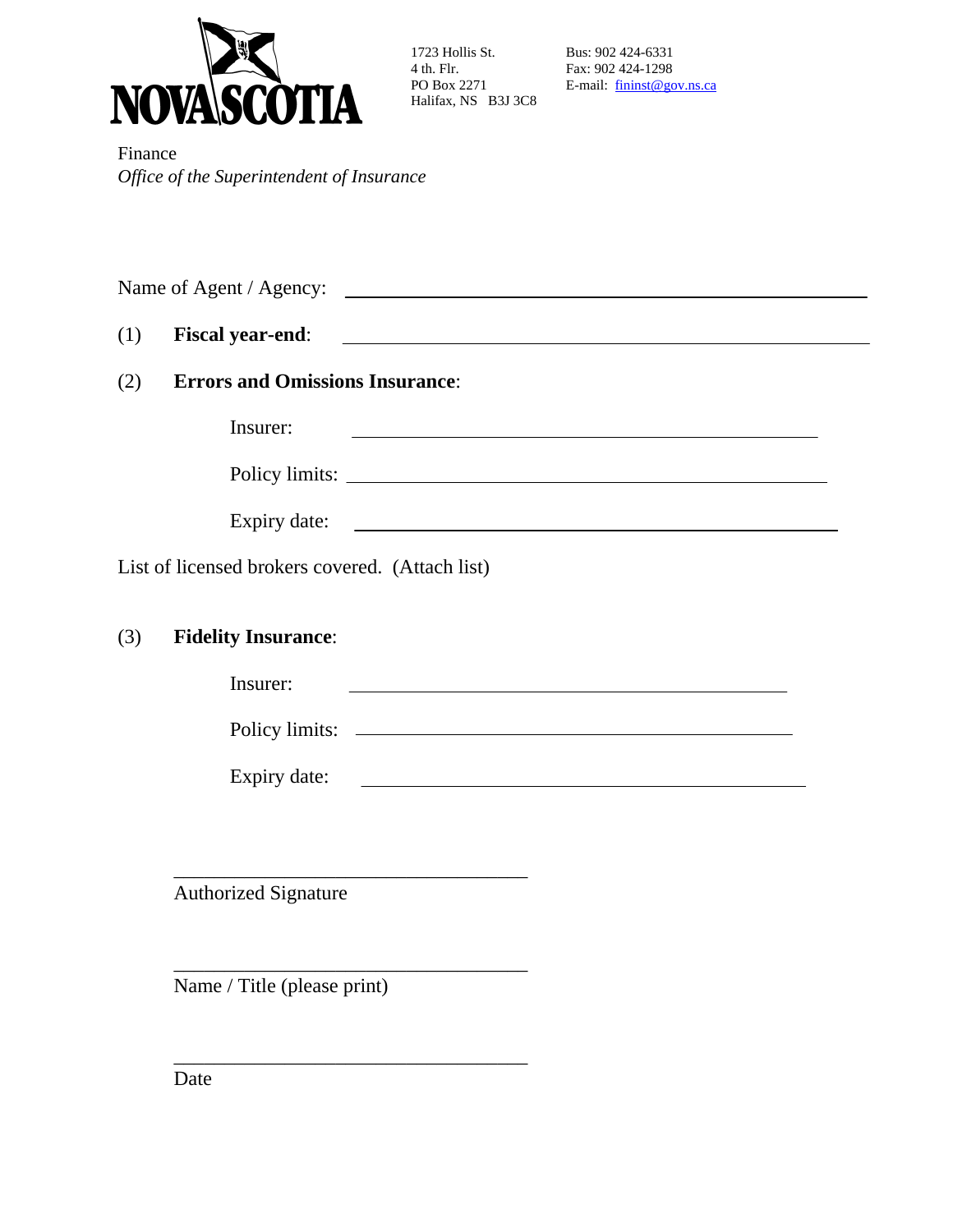## **TRUST ACCOUNT RECONCILIATION WORKSHEET NOVA SCOTIA INSURANCE ACT**

To: Superintendent of Insurance

In accordance with the requirements of Regulations 14 to 18 inclusive of the Nova Scotia Insurance Act, the following trust account reconciliation worksheet with respect to the trust account maintained by \_\_\_\_\_\_\_\_\_\_\_\_\_\_\_\_\_\_\_\_\_\_\_\_\_\_\_\_\_\_\_\_\_\_\_\_\_\_\_\_\_\_\_ has been prepared

(*Name of agency or agent - please print)* 

| as at                           | and is submitted, in accordance with Regulation 13:                                                                                                                                                        |  |
|---------------------------------|------------------------------------------------------------------------------------------------------------------------------------------------------------------------------------------------------------|--|
|                                 | (Date)                                                                                                                                                                                                     |  |
| <b>ASSETS</b><br>$\mathbf{1}$ . | Cash on hand and bank balances of trust accounts                                                                                                                                                           |  |
| 2.                              | Total premiums receivable                                                                                                                                                                                  |  |
| 3.                              | Less 1/3 of premiums over 90 days<br>from insurer's billing date                                                                                                                                           |  |
| 4.                              | Allowable premiums receivable<br>(Line 2 minus Line $3 =$ Line 4)                                                                                                                                          |  |
| 5.                              | Investments held in trust as allowed by regulation                                                                                                                                                         |  |
| 6.                              | <b>TOTAL ASSETS (Lines 1+4+5)</b>                                                                                                                                                                          |  |
| 7.                              | <b>LIABILITIES</b><br>Payables to insurance companies and other brokers                                                                                                                                    |  |
| 8.                              | Deferred Premiums <sup>*</sup>                                                                                                                                                                             |  |
| 9.                              | Refunds due to insureds                                                                                                                                                                                    |  |
| 10.                             | <b>TOTAL LIABILITIES (Lines 7+8+9)</b>                                                                                                                                                                     |  |
| ∗                               | <b>NET TRUST POSITION (Line 6 minus line 10)</b><br>Deferred premiums are premiums paid towards a policy, by the<br>insured for which the insurance agent or agency has not been<br>billed by the insurer. |  |
|                                 | The information contained in this report is correct to the best of my knowledge and belief:                                                                                                                |  |

 $\frac{1}{2}$  , the contract of the contract of the contract of the contract of the contract of the contract of the contract of the contract of the contract of the contract of the contract of the contract of the contract of t

Date **Authorized Signature** 

 $\overline{\phantom{a}}$  , which is a set of the contract of the contract of the contract of the contract of the contract of the contract of the contract of the contract of the contract of the contract of the contract of the contract Name / Title (please print)